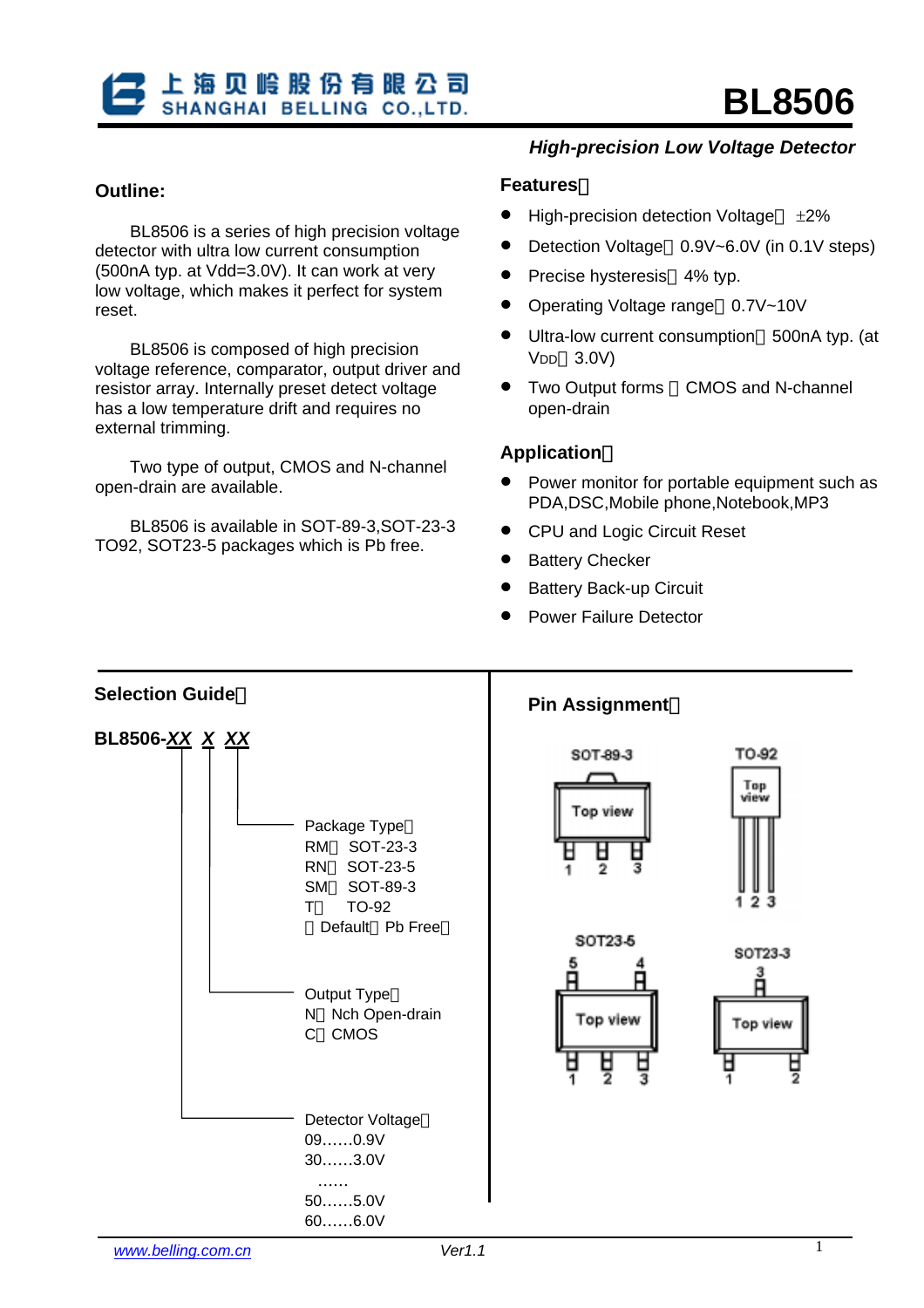

# **Pin Description:**

|          |       | <b>PIN Number</b> |                 | <b>PIN Name</b> | <b>Function</b>              |
|----------|-------|-------------------|-----------------|-----------------|------------------------------|
| SOT-89-3 | TO-92 | <b>SOT-23-3</b>   | <b>SOT-23-5</b> |                 |                              |
|          |       |                   |                 | VOUT            | Voltage detection output Pin |
|          |       |                   |                 | V <sub>DD</sub> | Voltage input Pin            |
|          |       |                   |                 | Vss             | <b>GND Pin</b>               |
|          |       |                   |                 | NC              | No connection                |
|          |       |                   |                 | NC              | No connection                |

## **Product Classification:**

| <b>Product Name</b> | <b>Detector Voltage</b> | <b>Output Type</b> | Package      |
|---------------------|-------------------------|--------------------|--------------|
| BL8506-XXNRM        | XX V                    | Nch Open-Drain     | SOT-23-3     |
| BL8506-XXNRN        | XX V                    | Nch Open-Drain     | SOT-23-5     |
| BL8506-XXNSM        | XX V                    | Nch Open-Drain     | SOT-89-3     |
| <b>BL8506-XXNT</b>  | XX V                    | Nch Open-Drain     | <b>TO-92</b> |
| BL8506-XXCRM        | XX V                    | <b>CMOS</b>        | SOT-23-3     |
| BL8506-XXCRN        | XX V                    | <b>CMOS</b>        | SOT-23-5     |
| BL8506-XXCSM        | XX V                    | <b>CMOS</b>        | SOT-89-3     |
| <b>BL8506-XXCT</b>  | XX V                    | <b>CMOS</b>        | <b>TO-92</b> |

# **Product Mark Information:**

| <b>Product NO.</b>  | Mark       |
|---------------------|------------|
| BL8506-09CSM        | BL8506-09C |
| BL8506-20CT         | BL8506-20C |
| <b>BL8506-27CSM</b> | BL8506-27C |
| BL8506-30CT         | BL8506-30C |
|                     |            |
| BL8506-09NRM        | N609       |
| <b>BL8506-21NRN</b> | N621       |
| <b>BL8506-27CRM</b> | C627       |
| BL8506-30CRM        | C630       |
|                     |            |

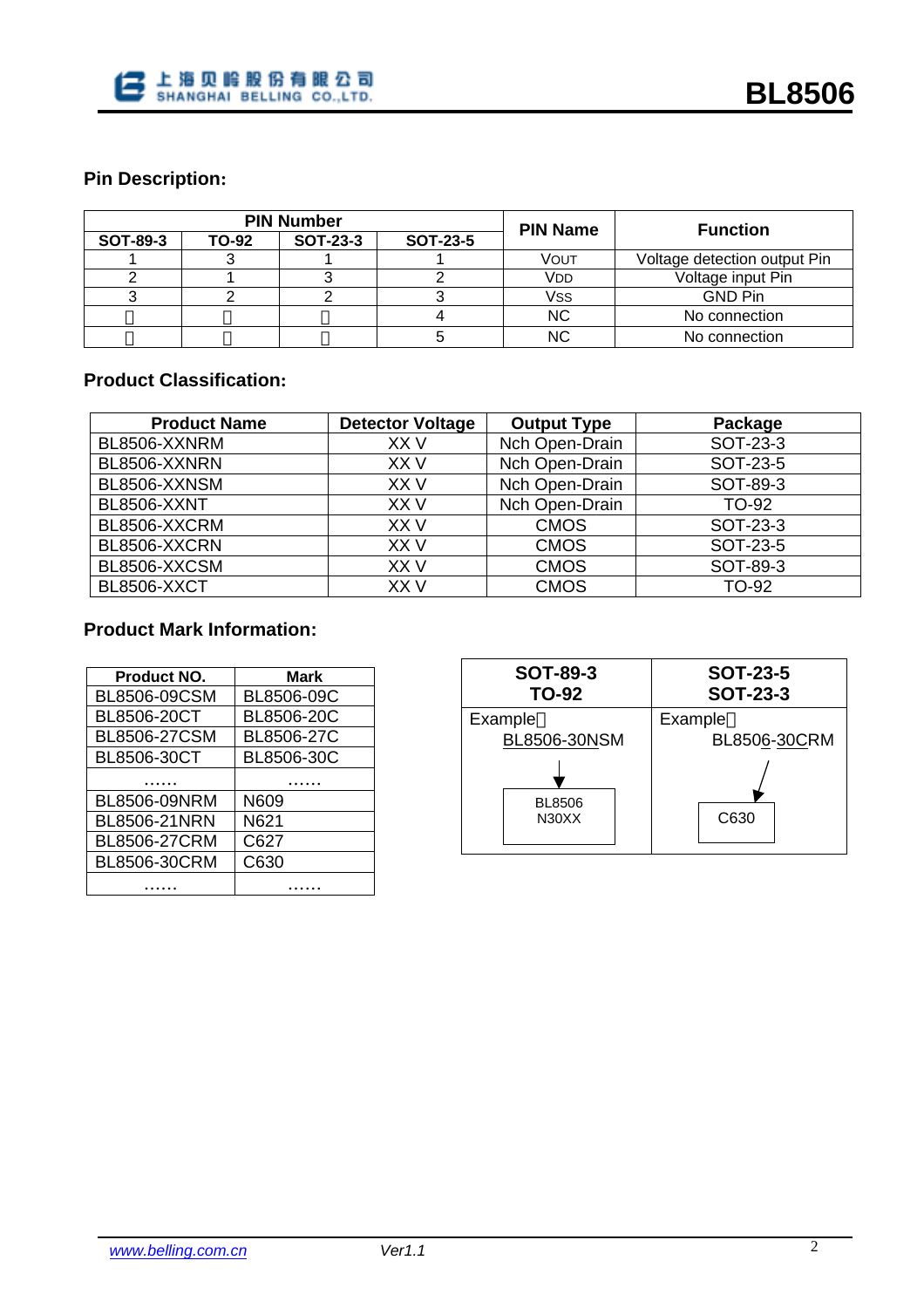

# **Block diagram:**



**Absolute Maximum Ratings**:

## **Recommended Work Conditions**:

| ltem                | Min  | Recommended | <b>Max</b> | unit |
|---------------------|------|-------------|------------|------|
| Input Voltage range | ັ. . |             |            |      |
| Ambient temperature | -40  |             |            |      |

# **Electrical Characteristics**:

• BL8506-09C/NXX 0.9V (Topt <sup>25</sup> ,Unless otherwise specified.)

| Symbol       | <b>Parameter</b>                        | <b>Conditions</b>                                                        | Reference data | Unit         |       |    |
|--------------|-----------------------------------------|--------------------------------------------------------------------------|----------------|--------------|-------|----|
|              |                                         |                                                                          | Min.           | Typ.         | Max.  |    |
| -VDET        | <b>Detector Threshold</b>               |                                                                          | 0.882          | 0.9          | 0.918 | V  |
| <b>VHYS</b>  | Detector Threshold<br><b>Hysteresis</b> |                                                                          | 0.018          | 0.036        | 0.054 | V  |
| Iss          | Current consumption                     | V <sub>DD=</sub> 2.9V                                                    |                |              | 1.5   | uA |
| <b>VDDH</b>  | Maximum operating<br>voltage            |                                                                          |                |              | 10    | V  |
| VDDL         | Minimum Operating<br>voltage            |                                                                          |                | 0.5          |       | V  |
| <b>I</b> OUT | Output current                          | <b>Nch</b><br>$VDS = 0.05V$<br>$VDD=0.7V$<br>$VDS = 0.50V$<br>$VDD=0.8V$ | 0.01<br>0.05   | 0.05<br>0.50 |       | mA |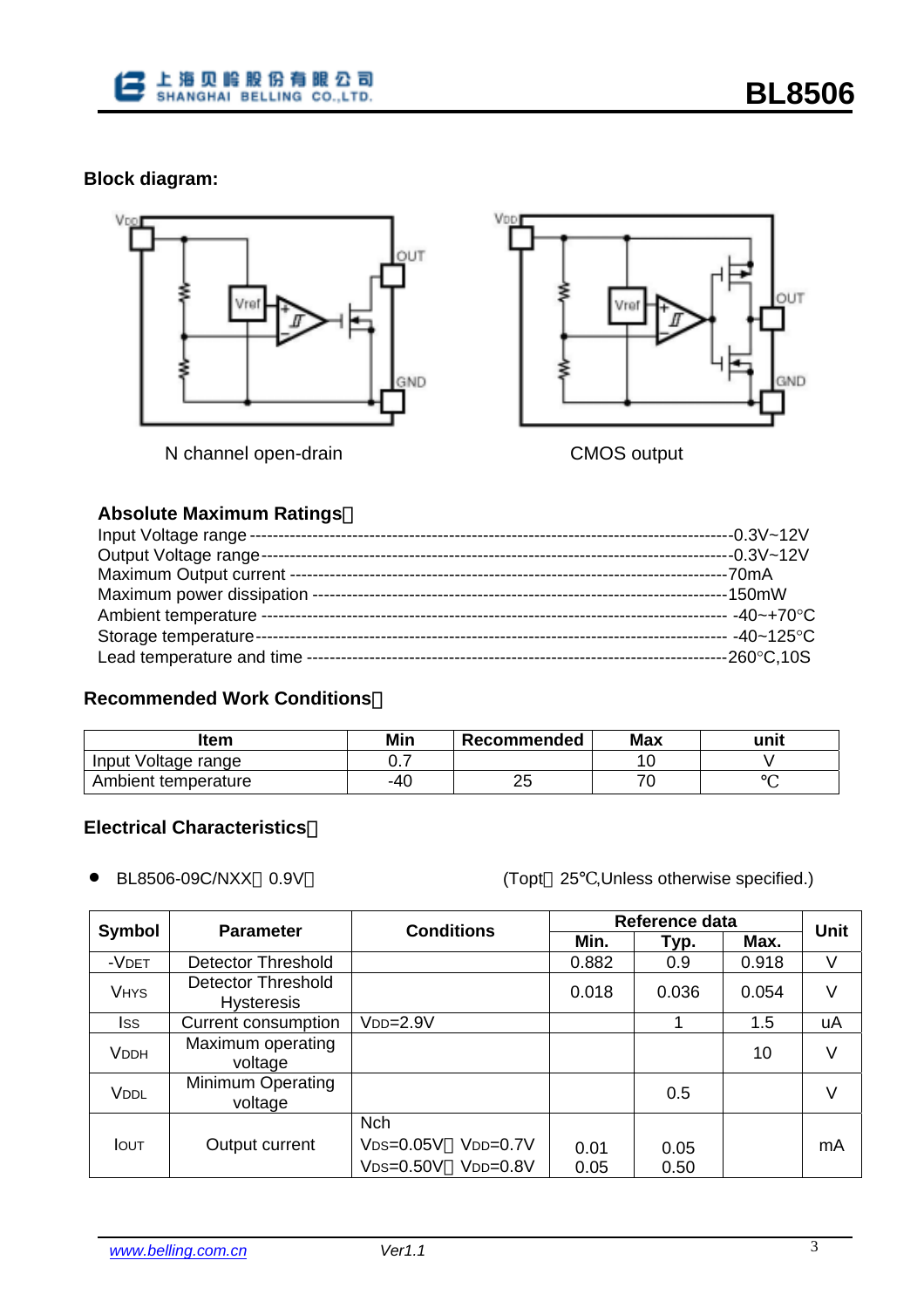

|                                |                          | Pch           |             |     |    |    |
|--------------------------------|--------------------------|---------------|-------------|-----|----|----|
|                                |                          | $VDS = -2.1V$ | $VDD=4.50V$ | z.u |    | mA |
| $\mathsf{\tau}_{\mathsf{PLH}}$ | <b>Output Delay Time</b> |               |             |     | 20 | uc |

• BL8506-27C/NXX 2.7V (Topt <sup>25</sup> ,Unless otherwise specified.)

|               | <b>Parameter</b>                        | <b>Conditions</b>                          | Reference data | <b>Unit</b> |       |    |
|---------------|-----------------------------------------|--------------------------------------------|----------------|-------------|-------|----|
| <b>Symbol</b> |                                         |                                            | Min.           | Typ.        | Max.  |    |
| -VDET         | <b>Detector Threshold</b>               |                                            | 2.646          | 2.7         | 2.754 | V  |
| <b>VHYS</b>   | Detector Threshold<br><b>Hysteresis</b> |                                            | 0.054          | 0.108       | 0.162 | V  |
| Iss           | Current consumption                     | $VDD=4.7V$                                 |                | 0.5         |       | uA |
| <b>VDDH</b>   | Maximum operating<br>voltage            |                                            |                |             | 10    | V  |
| VDDL          | <b>Minimum Operating</b><br>voltage     |                                            |                | 0.5         |       | V  |
| <b>IOUT</b>   | Output current                          | <b>Nch</b><br>$VDS=0.05V$<br>$VDD=0.70V$   | 0.01           | 0.05        |       | mA |
|               |                                         | <b>Pch</b><br>$VDS = -2.1V$<br>$VDD=4.50V$ | 1.0            | 2.0         |       | mA |
| TPLH          | <b>Output Delay Time</b>                |                                            |                |             | 20    | uS |

• BL8506-30C/NXX 3.0V (Topt <sup>25</sup> ,Unless otherwise specified.)

| <b>Symbol</b> | <b>Parameter</b>                               | <b>Conditions</b>                       | Reference data | <b>Unit</b> |      |        |
|---------------|------------------------------------------------|-----------------------------------------|----------------|-------------|------|--------|
|               |                                                |                                         | Min.           | Typ.        | Max. |        |
| -VDET         | Detector Threshold                             |                                         | 2.94           | 3.0         | 3.06 | V      |
| <b>VHYS</b>   | <b>Detector Threshold</b><br><b>Hysteresis</b> |                                         | 0.060          | 0.12        | 0.18 | V      |
| lss.          | Current consumption                            | $VDD=5.0V$                              |                | 0.5         | 1    | uA     |
| <b>VDDH</b>   | Maximum operating<br>voltage                   |                                         |                |             | 10   | $\vee$ |
| <b>VDDL</b>   | <b>Minimum Operating</b><br>voltage            |                                         |                | 0.5         |      | V      |
| <b>IOUT</b>   | Output current                                 | <b>Nch</b><br>$VDD=0.7V$<br>$VDS=0.05V$ | 0.01           | 0.05        |      | mA     |
|               |                                                | Pch<br>$VDS = -2.1V$<br>$VDD=4.50V$     | 1.0            | 2.0         |      | mA     |
| <b>TPLH</b>   | <b>Output Delay Time</b>                       |                                         |                |             | 20   | uS     |

• BL8506-34C/NXX 3.4V (Topt <sup>25</sup> ,Unless otherwise specified.)

|             | <b>Parameter</b>   | <b>Conditions</b> | Reference data | Unit                  |       |  |
|-------------|--------------------|-------------------|----------------|-----------------------|-------|--|
| Symbol      |                    |                   | Min.           | $\tau_{\mathsf{yp}.}$ | Max.  |  |
| -Vdet       | Detector Threshold |                   | 3.332          | 3.4                   | 3.468 |  |
| <b>VHYS</b> | Detector Threshold |                   | 0.068          | 0.136                 | 0.204 |  |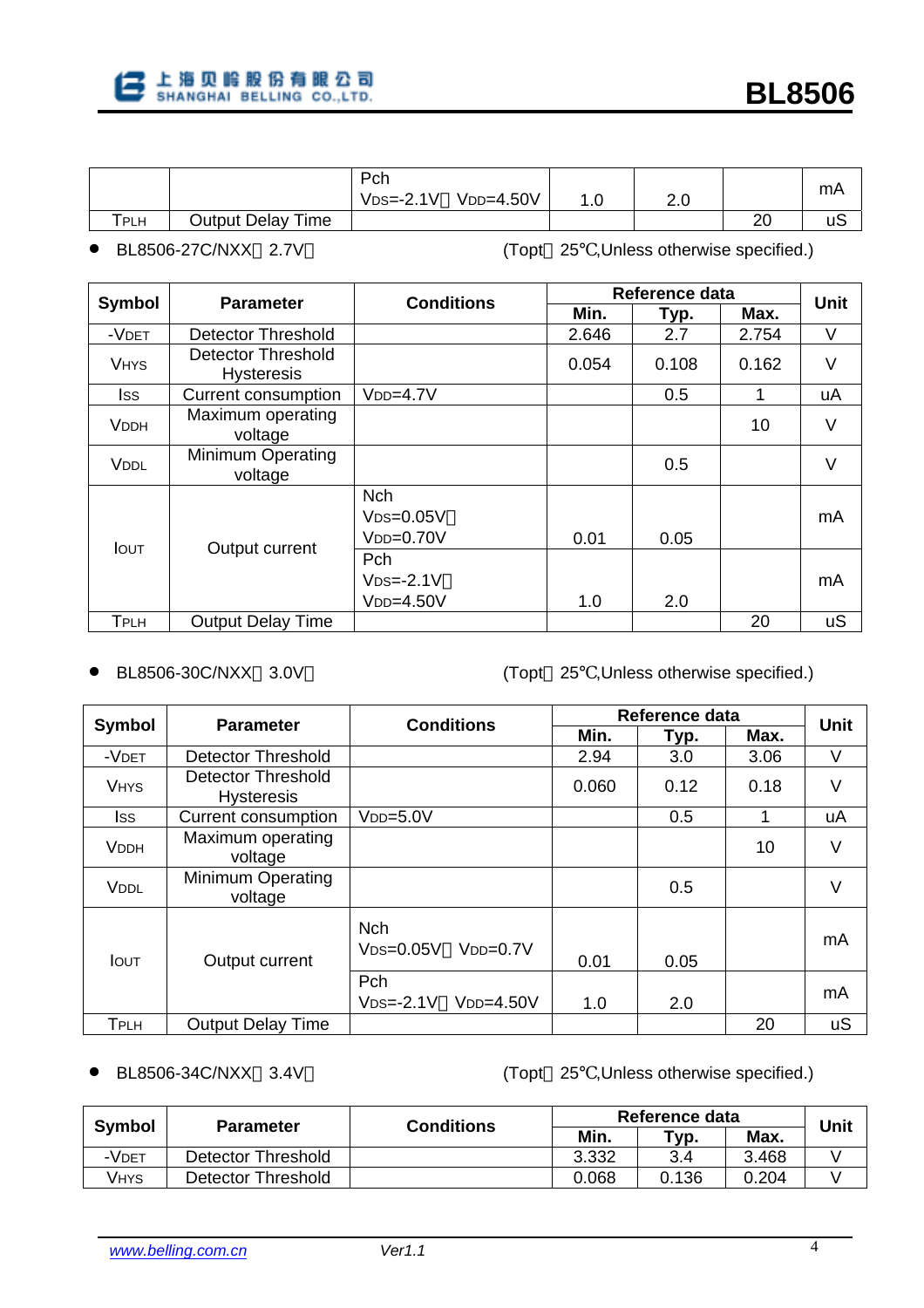|              | <b>Hysteresis</b>                   |                                           |      |      |    |           |
|--------------|-------------------------------------|-------------------------------------------|------|------|----|-----------|
| Iss          | Current consumption                 | $VDD=5.0V$                                |      | 0.5  |    | uA        |
| <b>VDDH</b>  | Maximum operating<br>voltage        |                                           |      |      | 10 | $\vee$    |
| VDDL         | <b>Minimum Operating</b><br>voltage |                                           |      | 0.5  |    | V         |
| <b>I</b> OUT | Output current                      | <b>Nch</b><br>$VDS = 0.05V$<br>$VDD=0.7V$ | 0.01 | 0.05 |    | mA        |
|              |                                     | Pch<br>$VDD=4.50V$<br>$VDS = -2.1V$       | 1.0  | 2.0  |    | mA        |
| Tplh         | <b>Output Delay Time</b>            |                                           |      |      | 20 | <b>uS</b> |

• BL8506-44C/NXX 4.4V (Topt <sup>25</sup> ,Unless otherwise specified.)

| Symbol       | <b>Parameter</b>                               | <b>Conditions</b>                       | Reference data | Unit  |       |           |
|--------------|------------------------------------------------|-----------------------------------------|----------------|-------|-------|-----------|
|              |                                                |                                         | Min.           | Typ.  | Max.  |           |
| -VDET        | Detector Threshold                             |                                         | 4.312          | 4.4   | 4.488 | V         |
| <b>VHYS</b>  | <b>Detector Threshold</b><br><b>Hysteresis</b> |                                         | 0.088          | 0.176 | 0.264 | V         |
| Iss          | Current consumption                            | $VDD=6.4V$                              |                | 0.5   |       | uA        |
| <b>VDDH</b>  | Maximum operating<br>voltage                   |                                         |                |       | 10    | V         |
| <b>VDDL</b>  | Minimum Operating<br>voltage                   |                                         |                | 0.5   |       | V         |
| <b>I</b> OUT | Output current                                 | <b>Nch</b><br>$VDD=0.7V$<br>$VDS=0.05V$ | 0.01           | 0.05  |       | mA        |
|              |                                                | Pch<br>$VDS = -2.1V$<br>$VDD=8.0V$      | 1.5            | 3.0   |       | mA        |
| <b>TPLH</b>  | <b>Output Delay Time</b>                       |                                         |                |       | 20    | <b>uS</b> |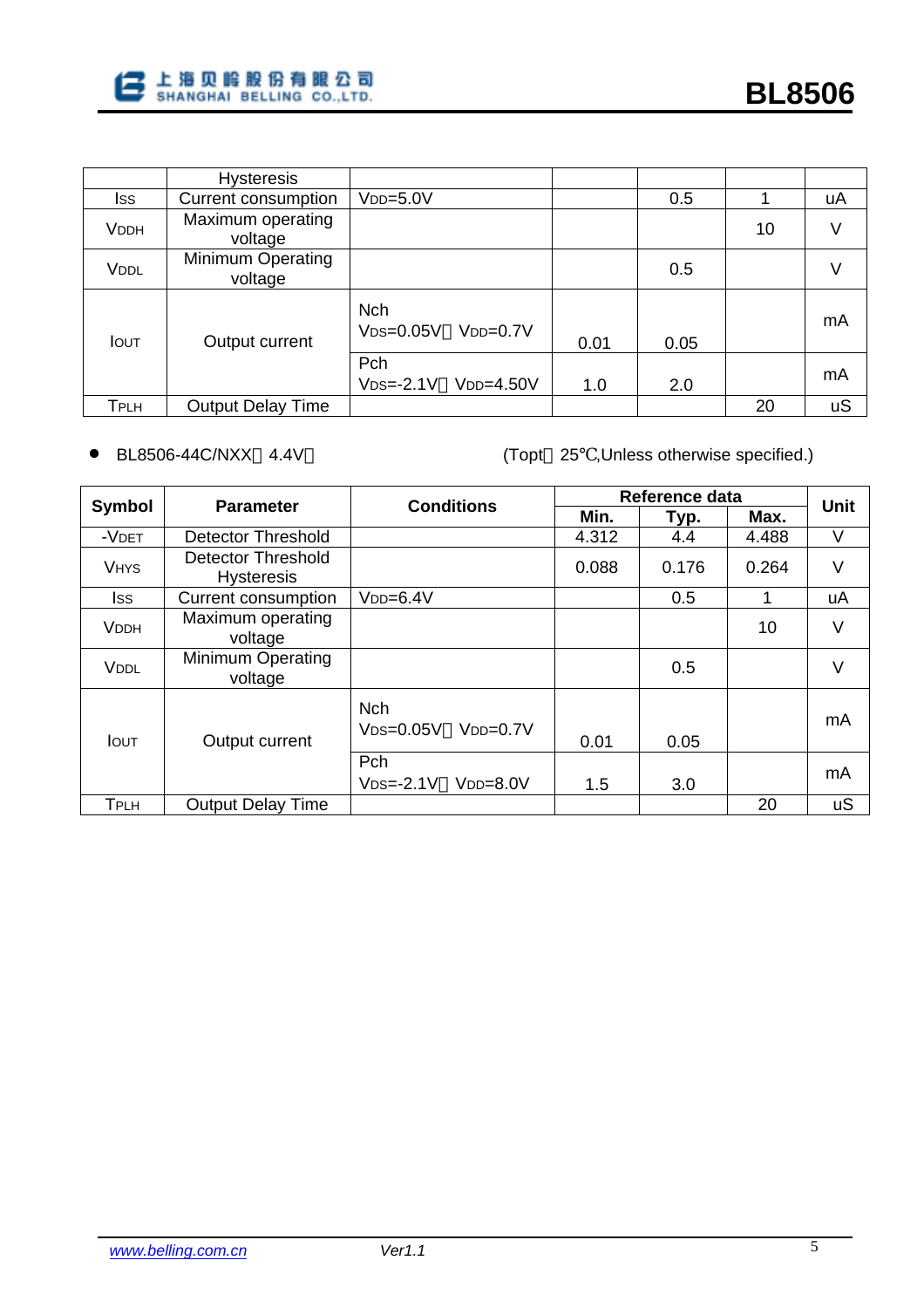

# **Electrical Characteristics By Detector Threshold**

|              |             | Detector Threshold |       | Detector Threshold Hysteresis |       |          | <b>Supply Current1</b> |      |          | <b>Supply Current2</b> |      |      |
|--------------|-------------|--------------------|-------|-------------------------------|-------|----------|------------------------|------|----------|------------------------|------|------|
| Part Number  |             | -Vdet[V]           |       | Vhys[V]                       |       | Iss1[uA] |                        |      | Iss2[uA] |                        |      |      |
|              | Min.        | Typ.               | Max.  | Min.                          | Typ.  | Max.     | Condition              | Typ. | Max.     | Condition              | Typ. | Max. |
| BL8506-09XXX | 0.882       | 0.900              | 0.918 | 0.018                         | 0.036 | 0.054    |                        |      |          |                        |      |      |
| BL8506-10XXX | 0.980       | 1.000              | 1.020 | 0.020                         | 0.040 | 0.060    |                        |      |          |                        |      |      |
| BL8506-11XXX | 1.078       | 1.100              | 1.122 | 0.022                         | 0.044 | 0.066    |                        |      |          |                        |      |      |
| BL8506-12XXX | 1.176       | 1.200              | 1.224 | 0.024                         | 0.048 | 0.072    |                        |      |          |                        |      |      |
| BL8506-13XXX | 1.274       | 1.300              | 1.326 | 0.026                         | 0.052 | 0.078    |                        |      |          |                        | 1.0  | 1.5  |
| BL8506-14XXX | 1.372       | 1.400              | 1.428 | 0.028                         | 0.056 | 0.084    |                        |      |          |                        |      |      |
| BL8506-15XXX | 1.470       | 1.500              | 1.530 | 0.030                         | 0.060 | 0.090    |                        |      |          |                        |      |      |
| BL8506-16XXX | 1.568       | 1.600              | 1.632 | 0.032                         | 0.064 | 0.096    |                        |      |          |                        |      |      |
| BL8506-17XXX | 1.666       | 1.700              | 1.734 | 0.034                         | 0.068 | 0.102    |                        |      |          |                        |      |      |
| BL8506-18XXX | 1.764       | 1.800              | 1.836 | 0.036                         | 0.072 | 0.108    |                        |      |          |                        |      |      |
| BL8506-19XXX | 1.862       | 1.900              | 1.938 | 0.038                         | 0.076 | 0.114    |                        |      |          |                        |      |      |
| BL8506-20XXX | 1.960       | 2.000              | 2.040 | 0.040                         | 0.080 | 0.120    |                        |      |          |                        |      |      |
| BL8506-21XXX | 2.058       | 2.100              | 2.142 | 0.042                         | 0.084 | 0.126    |                        |      |          |                        |      |      |
| BL8506-22XXX | 2.156       | 2.200              | 2.244 | 0.044                         | 0.088 | 0.132    |                        |      |          |                        |      |      |
| BL8506-23XXX | 2.254       | 2.300              | 2.346 | 0.046                         | 0.092 | 0.138    |                        |      |          |                        |      |      |
| BL8506-24XXX | 2.352       | 2.400              | 2.448 | 0.048                         | 0.096 | 0.144    |                        |      |          |                        |      |      |
| BL8506-25XXX | 2.450       | 2.500              | 2.550 | 0.050                         | 0.100 | 0.150    |                        |      |          |                        |      |      |
| BL8506-26XXX | 2.548       | 2.600              | 2.652 | 0.052                         | 0.104 | 0.156    |                        |      |          |                        |      |      |
| BL8506-27XXX | 2.646       | 2.700              | 2.754 | 0.054                         | 0.108 | 0.162    |                        |      |          |                        |      |      |
| BL8506-28XXX | 2.744       | 2.800              | 2.856 | 0.056                         | 0.112 | 0.168    |                        |      |          |                        |      |      |
| BL8506-29XXX | 2.842       | 2.900              | 2.958 | 0.058                         | 0.116 | 0.174    |                        |      |          |                        |      |      |
| BL8506-30XXX | 2.940       | 3.000              | 3.060 | 0.060                         | 0.120 | 0.180    |                        |      |          |                        |      |      |
| BL8506-31XXX | 3.038       | 3.100              | 3.162 | 0.062                         | 0.124 | 0.186    |                        |      |          |                        |      |      |
| BL8506-32XXX | 3.136       | 3.200              | 3.264 | 0.064                         | 0.128 | 0.192    |                        |      |          |                        |      |      |
| BL8506-33XXX | 3.234       | 3.300              | 3.366 | 0.066                         | 0.132 | 0.198    |                        |      |          |                        |      |      |
| BL8506-34XXX | 3.332       | 3.400              | 3.468 | 0.068                         | 0.136 | 0.204    | $Vdd =$                |      |          | $Vdd =$                |      |      |
| BL8506-35XXX | 3.430       | 3.500              | 3.570 | 0.070                         | 0.140 | 0.210    | $(-Vdet)$<br>$+0.1V$   | 0.5  | 1.0      | $(-Vdet)$<br>$+2V$     |      |      |
| BL8506-36XXX | 3.528       | 3.600              | 3.672 | 0.072                         | 0.144 | 0.216    |                        |      |          |                        | 0.5  | 1.0  |
| BL8506-37XXX | 3.626       | 3.700              | 3.774 | 0.074                         | 0.148 | 0.222    |                        |      |          |                        |      |      |
| BL8506-38XXX | 3.724       | 3.800              | 3.876 | 0.076                         | 0.152 | 0.228    |                        |      |          |                        |      |      |
| BL8506-39XXX | 3.822       | 3.900              | 3.978 | 0.078                         | 0.156 | 0.234    |                        |      |          |                        |      |      |
| BL8506-40XXX | 3.920       | 4.000              | 4.080 | 0.080                         | 0.160 | 0.240    |                        |      |          |                        |      |      |
| BL8506-41XXX | 4.018       | 4.100              | 4.182 | 0.082                         | 0.164 | 0.246    |                        |      |          |                        |      |      |
| BL8506-42XXX | 4.116       | 4.200              | 4.284 | 0.084                         | 0.168 | 0.252    |                        |      |          |                        |      |      |
| BL8506-43XXX | 4.214       | 4.300              | 4.386 | 0.086                         | 0.172 | 0.258    |                        |      |          |                        |      |      |
| BL8506-44XXX | 4.312       | 4.400              | 4.488 | 0.088                         | 0.176 | 0.264    |                        |      |          |                        |      |      |
| BL8506-45XXX | 4.410 4.500 |                    | 4.590 | 0.090                         | 0.180 | 0.270    |                        |      |          |                        |      |      |
| BL8506-46XXX | 4.508       | 4.600              | 4.692 | 0.092                         | 0.184 | 0.276    |                        |      |          |                        |      |      |
| BL8506-47XXX | 4.606       | 4.700              | 4.794 | 0.094                         | 0.188 | 0.282    |                        |      |          |                        |      |      |
| BL8506-48XXX | 4.704       | 4.800              | 4.896 | 0.096                         | 0.192 | 0.288    |                        |      |          |                        |      |      |
| BL8506-49XXX | 4.802       | 4.900              | 4.998 | 0.098                         | 0.196 | 0.294    |                        |      |          |                        |      |      |
| BL8506-50XXX | 4.900       | 5.000              | 5.100 | 0.100                         | 0.200 | 0.300    |                        |      |          |                        |      |      |
| BL8506-51XXX | 4.998       | 5.100              | 5.202 | 0.102                         | 0.204 | 0.306    |                        |      |          |                        |      |      |
| BL8506-52XXX | 5.096       | 5.200              | 5.304 | 0.104                         | 0.208 | 0.312    |                        |      |          |                        |      |      |
| BL8506-53XXX | 5.194       | 5.300              | 5.406 | 0.106                         | 0.212 | 0.318    |                        |      |          |                        |      |      |
| BL8506-54XXX | 5.292       | 5.400              | 5.508 | 0.108                         | 0.216 | 0.324    |                        |      |          |                        |      |      |
| BL8506-55XXX | 5.390       | 5.500              | 5.610 | 0.110                         | 0.220 | 0.330    |                        |      |          |                        |      |      |
| BL8506-56XXX | 5.488       | 5.600              | 5.712 | 0.112                         | 0.224 | 0.336    |                        |      |          |                        |      |      |
| BL8506-57XXX | 5.586       | 5.700              | 5.814 | 0.114                         | 0.228 | 0.342    |                        |      |          |                        |      |      |
| BL8506-58XXX | 5.684       | 5.800              | 5.916 | 0.116                         | 0.232 | 0.348    |                        |      |          |                        |      |      |
| BL8506-59XXX | 5.782       | 5.900              | 6.018 | 0.118                         | 0.236 | 0.354    |                        |      |          |                        |      |      |
| BL8506-60XXX | 5.880       | 6.000              | 6.120 | 0.120                         | 0.240 | 0.360    |                        |      |          |                        |      |      |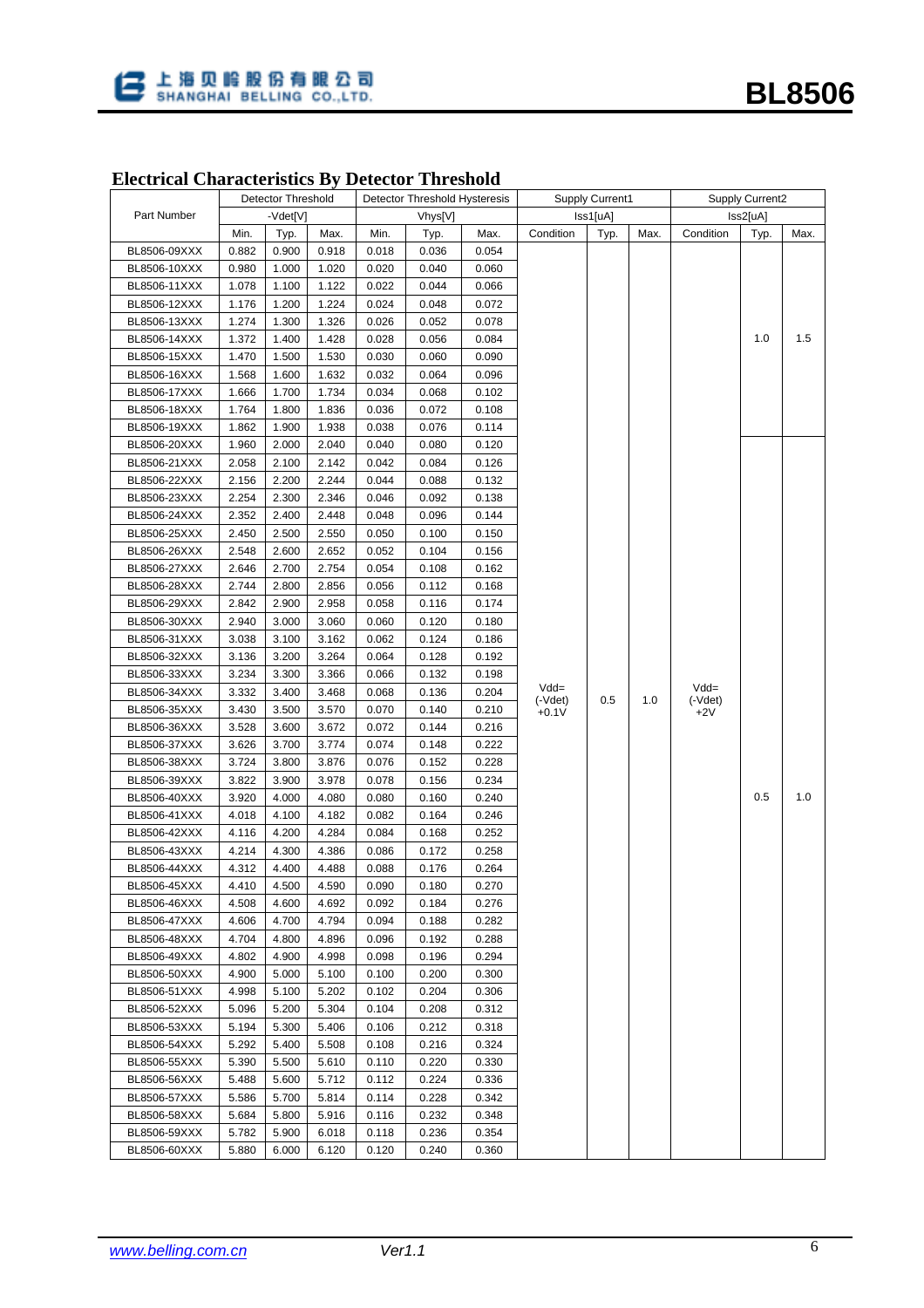

| Output Current1                               |      |           | <b>Output Current2</b> | Output<br>Delay<br>Time | Minimum<br>Operating<br>Voltage |                 | Detector Threshold<br>Temperature<br>Coefficient |      |      |                                           |           |
|-----------------------------------------------|------|-----------|------------------------|-------------------------|---------------------------------|-----------------|--------------------------------------------------|------|------|-------------------------------------------|-----------|
| lout1[mA]                                     |      |           | TPLH[us]               | VDDL[V]                 |                                 | Δ-VDET/ΔTppm/°C |                                                  |      |      |                                           |           |
| Condition Min.                                |      | Typ.      | Condition              |                         | Min.                            | Typ.            | Max.                                             | Typ. | Max. | Condition                                 | Typ.      |
|                                               |      | Vdd=0.85V | 0.1                    | 0.5                     |                                 |                 |                                                  |      |      |                                           |           |
|                                               |      |           |                        | $Vdd = 1.0V$            | 0.2                             | 1.0             |                                                  |      |      |                                           |           |
| NCH,<br>$V_{DS} = 0.05V$ ,<br>$V_{DD} = 0.7V$ | 0.01 | 0.05      | NCH,<br>$V_{DS}=0.5V$  | $V_{DD} = 1.5V$         | 1.0                             | 2.0             | 20                                               | 0.5  | 0.7  | $-40^{\circ}$ C $\leq$<br>Topt<br>$≤85°C$ | $\pm 100$ |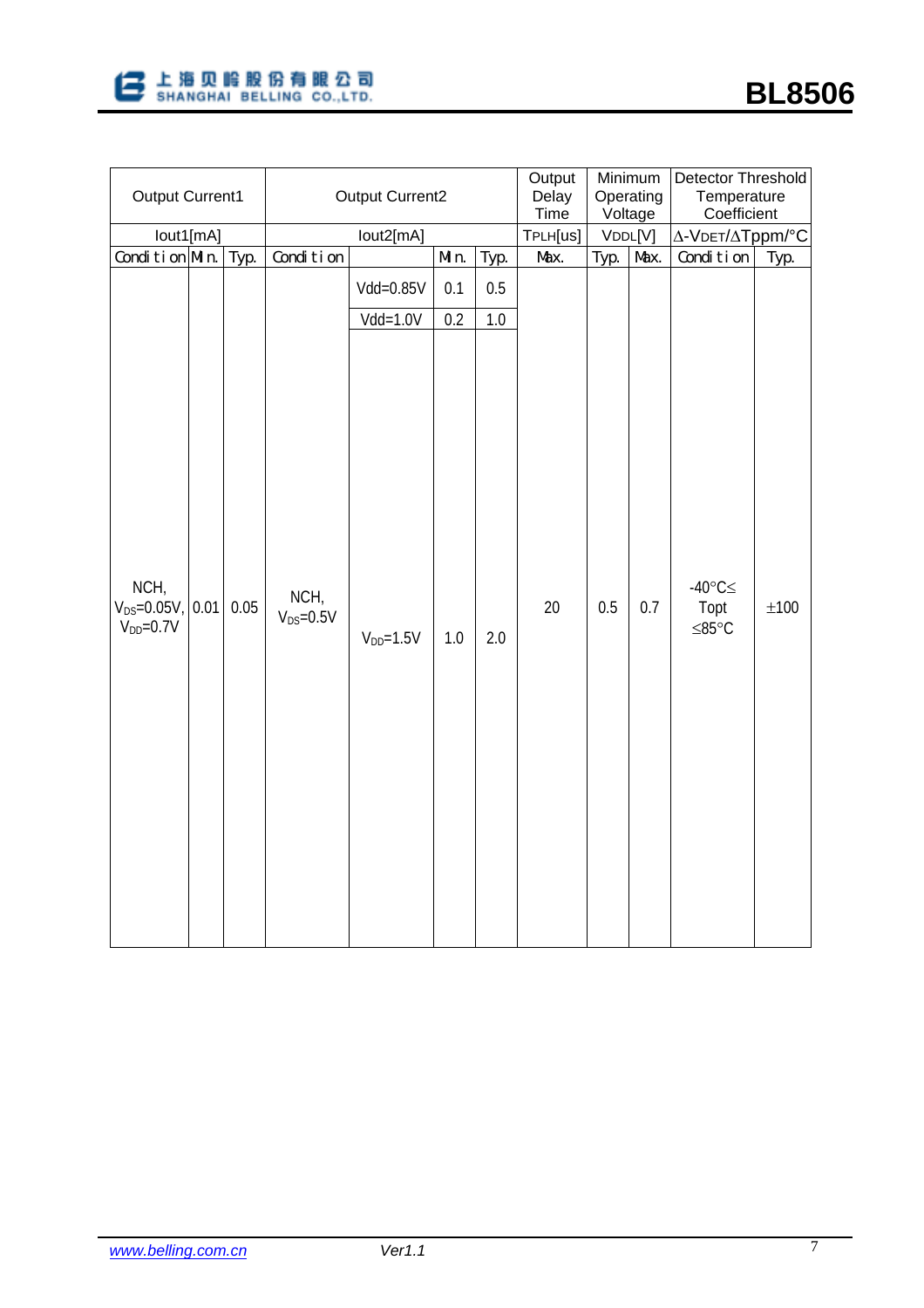

# **Function description:**



 High precision low temperature co-efficiency reference voltage is applied to the negative input of a comparator. Input voltage, divided by resistor array of Ra Rb and Rc, is applied to the positive input of the comparator. Output of the comparator controls a pair of NMOS and PMOS switches, generating the hysteresis. Output of the comparator passes a series of buffer to drive the output CMOS pair.

+ VDET - VDET VHYS can be calculated as follows:

 $-V$ DET = $V$ REF<sup>\*</sup> $(1+Ra/(Rb+Rc))$ 

+ VDET =VREF\*(1+(Ra+Rd)/Rb)= VREF \*(1+(Ra+Rc)/Rb)

VHYS=+ VDET -(- VDET)= VREF\*(Ra+Rb+Rc)(1/Rb-1/(Rb+Rc))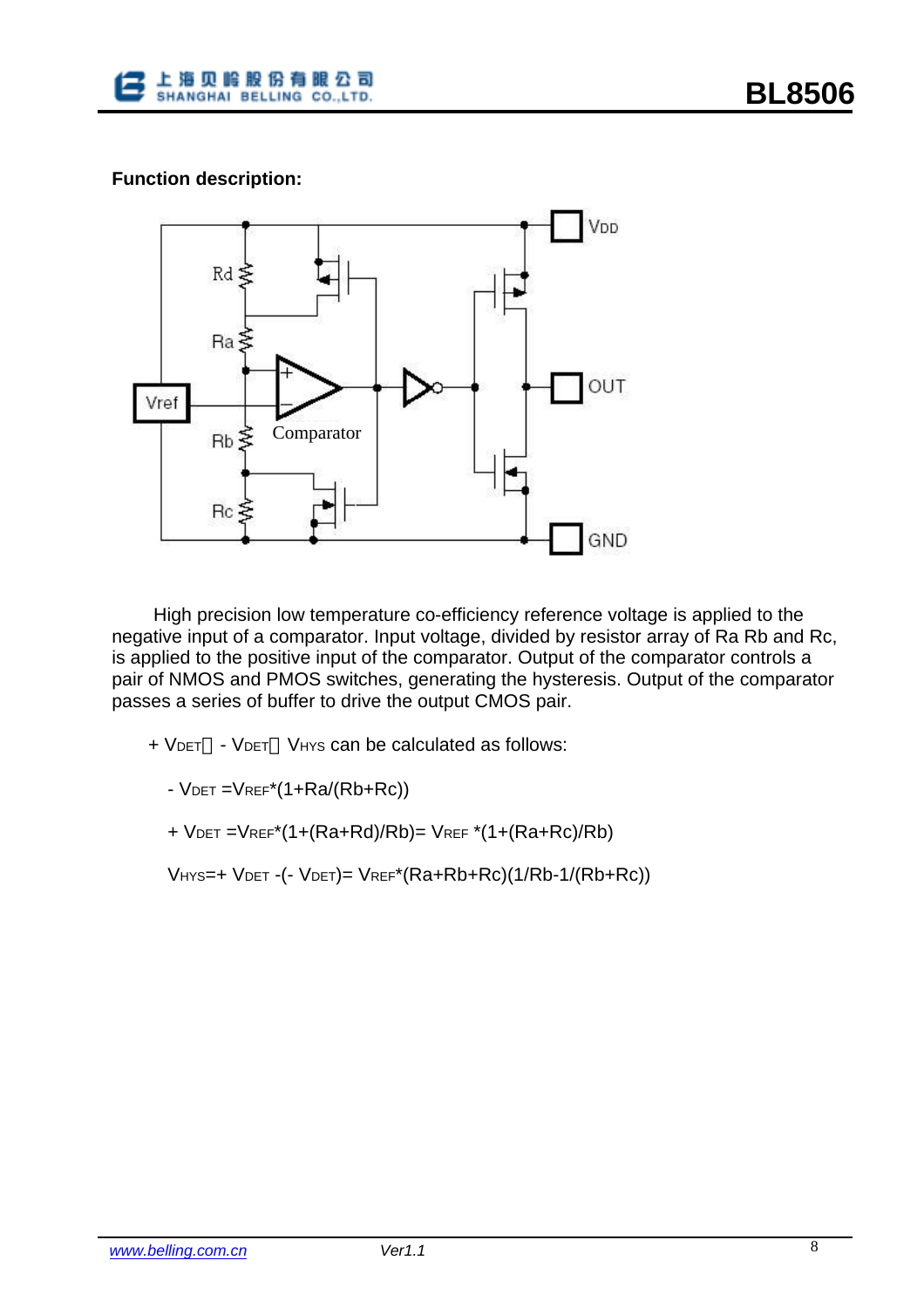



| No. | <b>Operation status</b>                        | <b>Output status</b>                            |  |  |  |  |  |  |
|-----|------------------------------------------------|-------------------------------------------------|--|--|--|--|--|--|
|     | VDD>-VDET                                      | Output voltage is equal to the supply voltage   |  |  |  |  |  |  |
|     | VDD drops below - VDET                         | Output voltage equals to GND level              |  |  |  |  |  |  |
| Ш   | V <sub>DD</sub> drops further below<br>Vddl    | Output voltage is undefined                     |  |  |  |  |  |  |
| IV  | VDD rises above VDDL                           | Output voltage equals to GND level              |  |  |  |  |  |  |
| V   | V <sub>DD</sub> rises above + V <sub>DET</sub> | Output voltage equals to supply voltage VHYS=(+ |  |  |  |  |  |  |
|     |                                                | VDET)-(- VDET)                                  |  |  |  |  |  |  |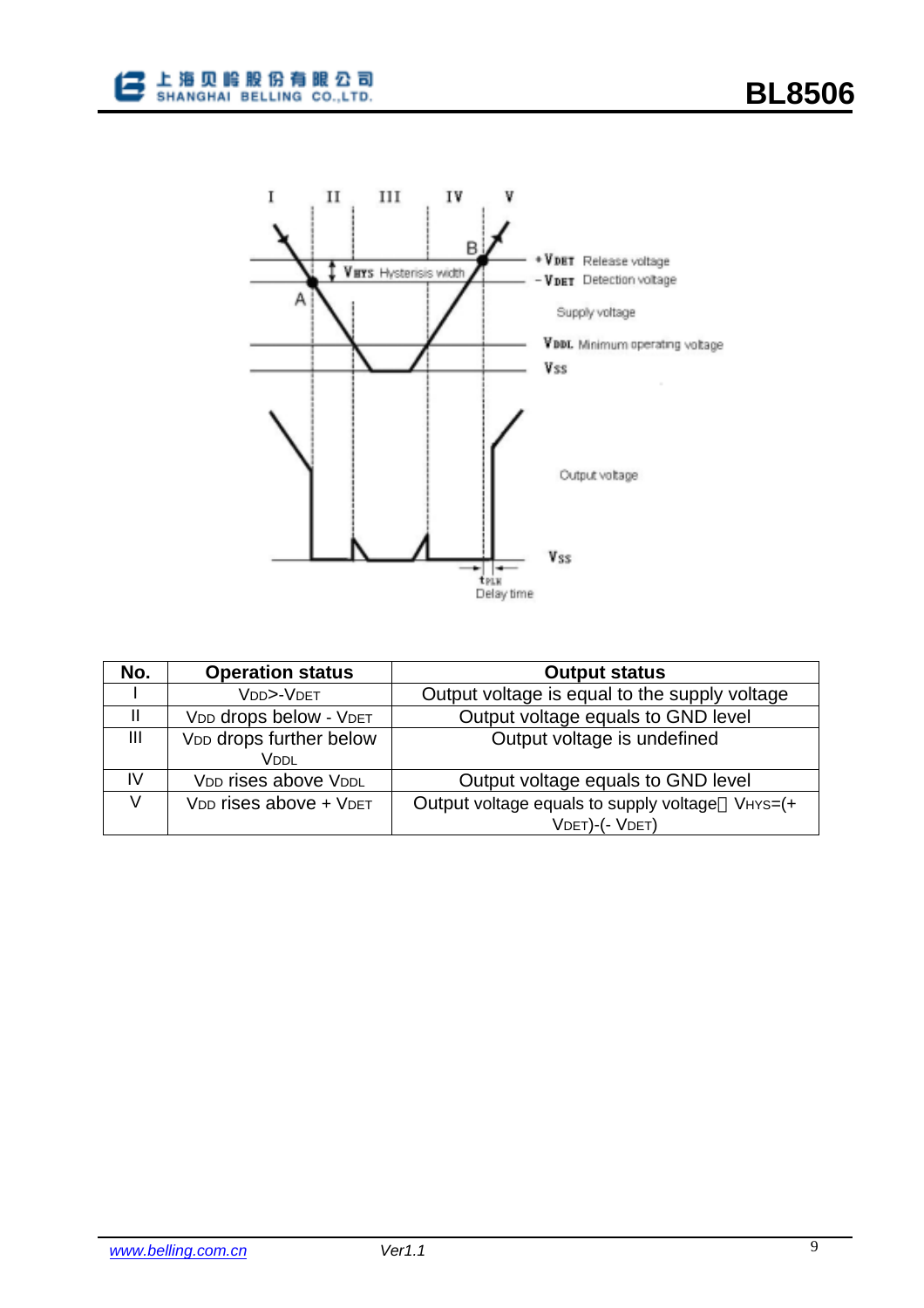

# **Test circuits**:



1 Supply current test circuit 2 Detector threshold test circuit







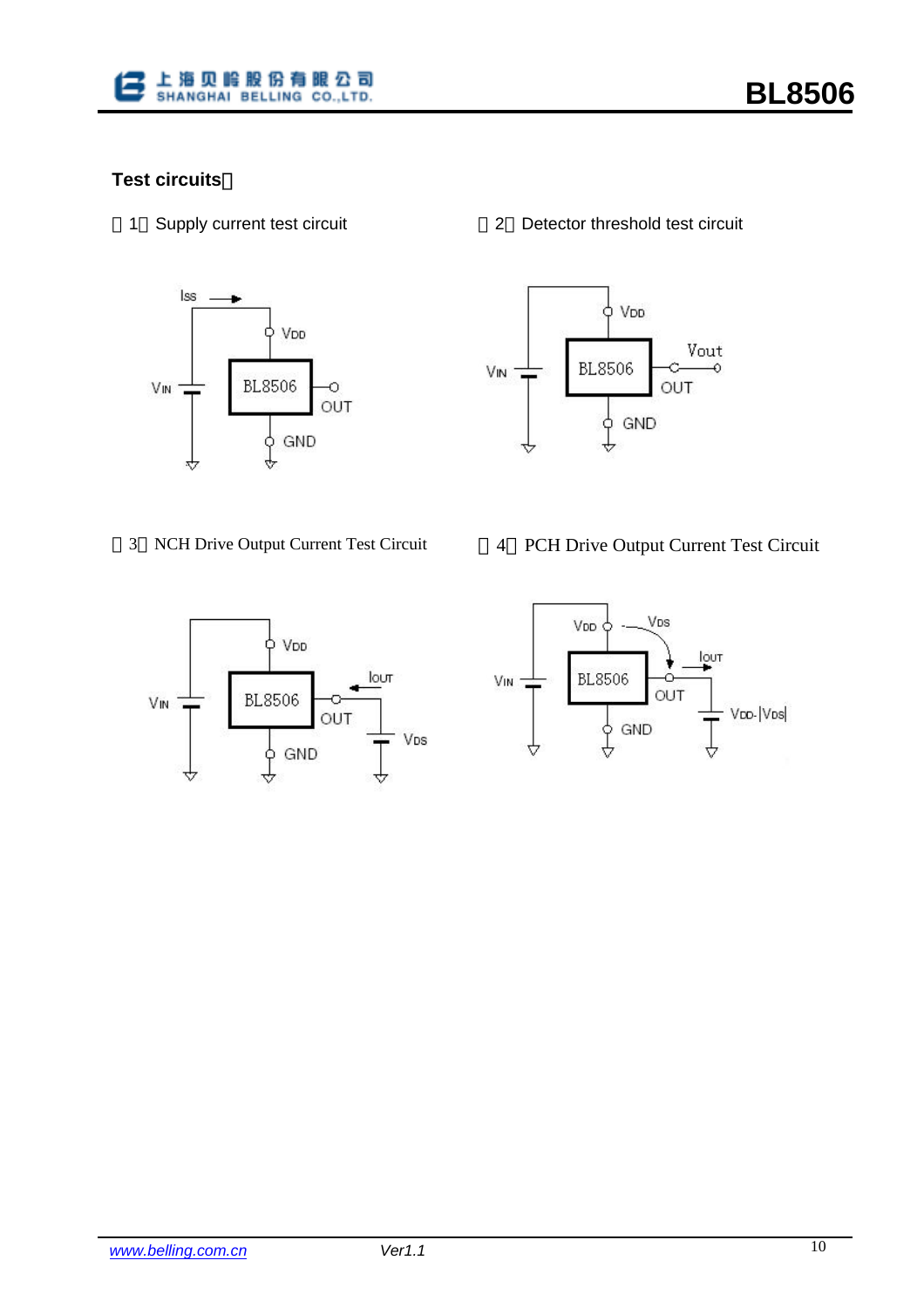

# **Typical Performance Characteristics**:

1) Output voltage VS. Input voltage







Detector threshold=2.7V -40°C

3.0 Vin(high to low) Output voltage (V) 2.5 Output voltage (V) Vin(low to high) 2.0 1.5 1.0 0.5 0.0 2.3 2.5 2.7 2.9 3.1 Input voltage (V)

3.0 Vin(high to low) 2.5 Output voltage (V) Output voltage (V) Vin(low 2.0 high) 1.5 1.0 0.5 0.0 2.3 2.5 2.7 2.9 3.1

Input voltage (V)

Detector threshold=2.7V 25°C

Detector threshold=2.7V 70°C



Detector threshold=3.0V -40°C



Detector threshold=3.0V 25°C



Detector threshold=3.0V 70°C

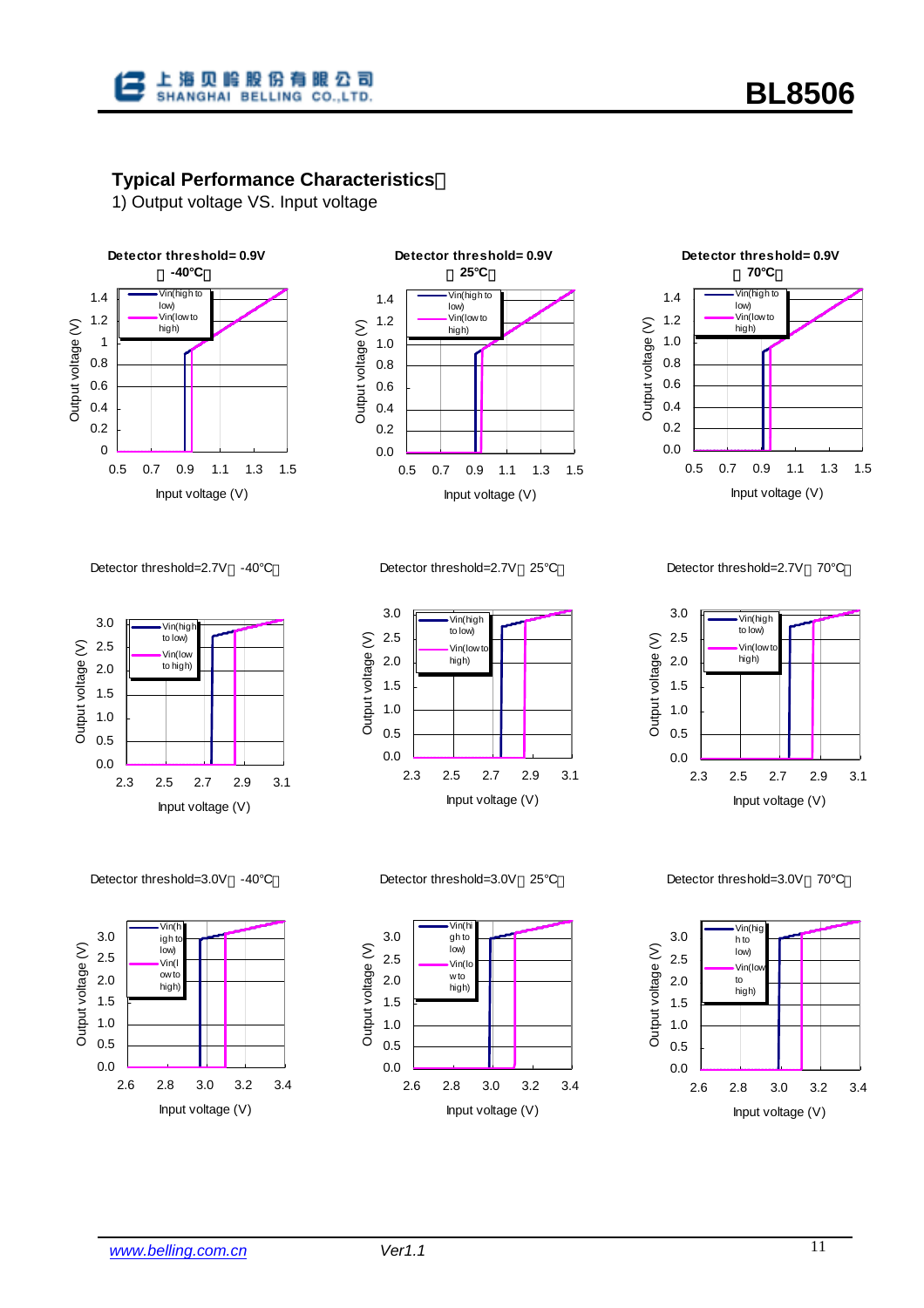

Detector threshold=4.4V 25°C

Detector threshold=4.4V 70°C



### 2) Supply current VS. Input voltage









Detector threshold=2.7V



Detector threshold=4.4V

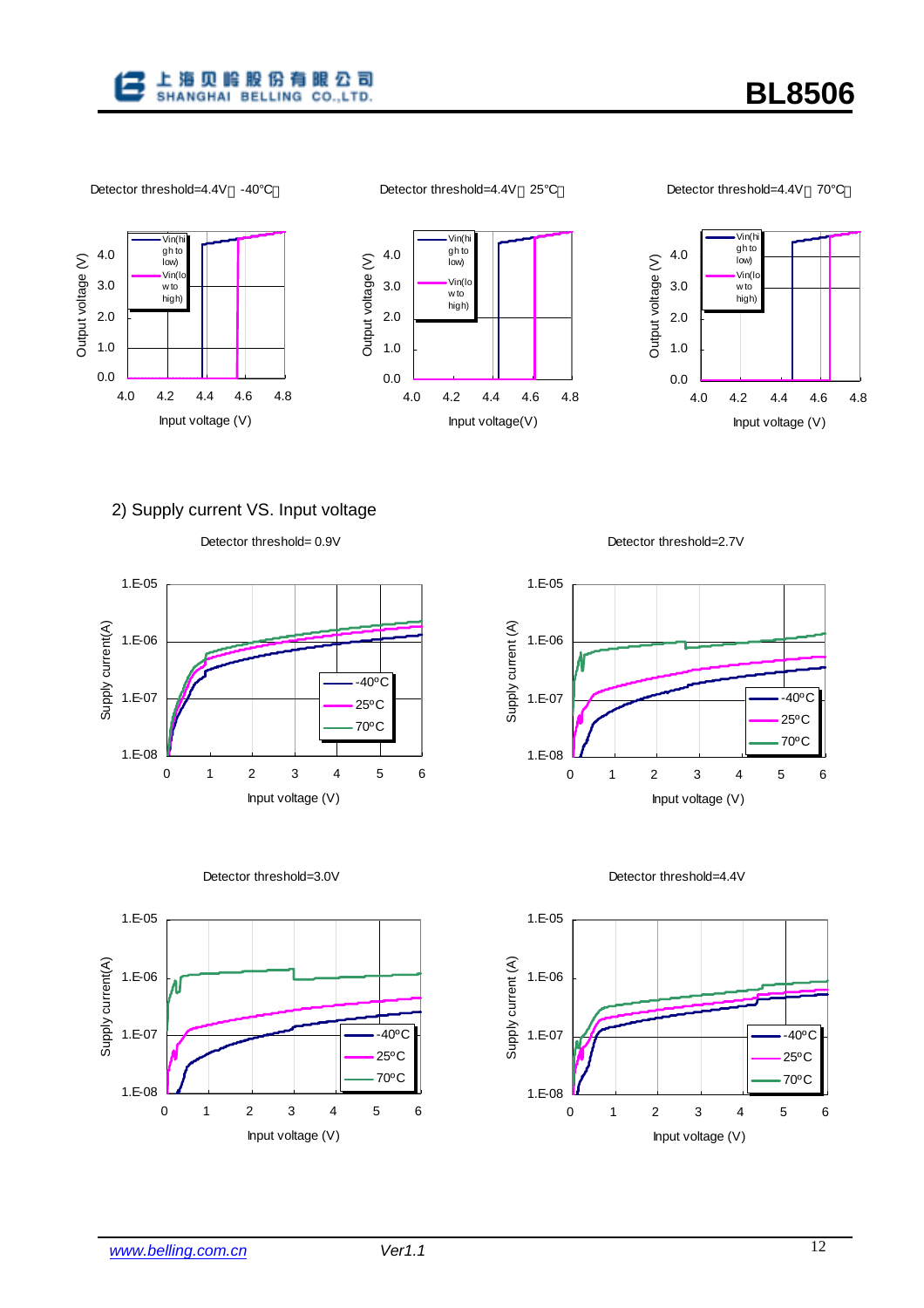

#### 3) Detector Threshold Hysteresis VS. Temperature



#### Detector threshold= 0.9V



#### Detector threshold=2.7V

Detector threshold=3.0V





4.50 4.48 4.46 Detector threshold(V) Detector threshold(V) 4.44 4.42 4.40 4.38 4.36 4.34 4.32 4.30 -50 -30 -10 10 30 50 70 90 Temperature(°C)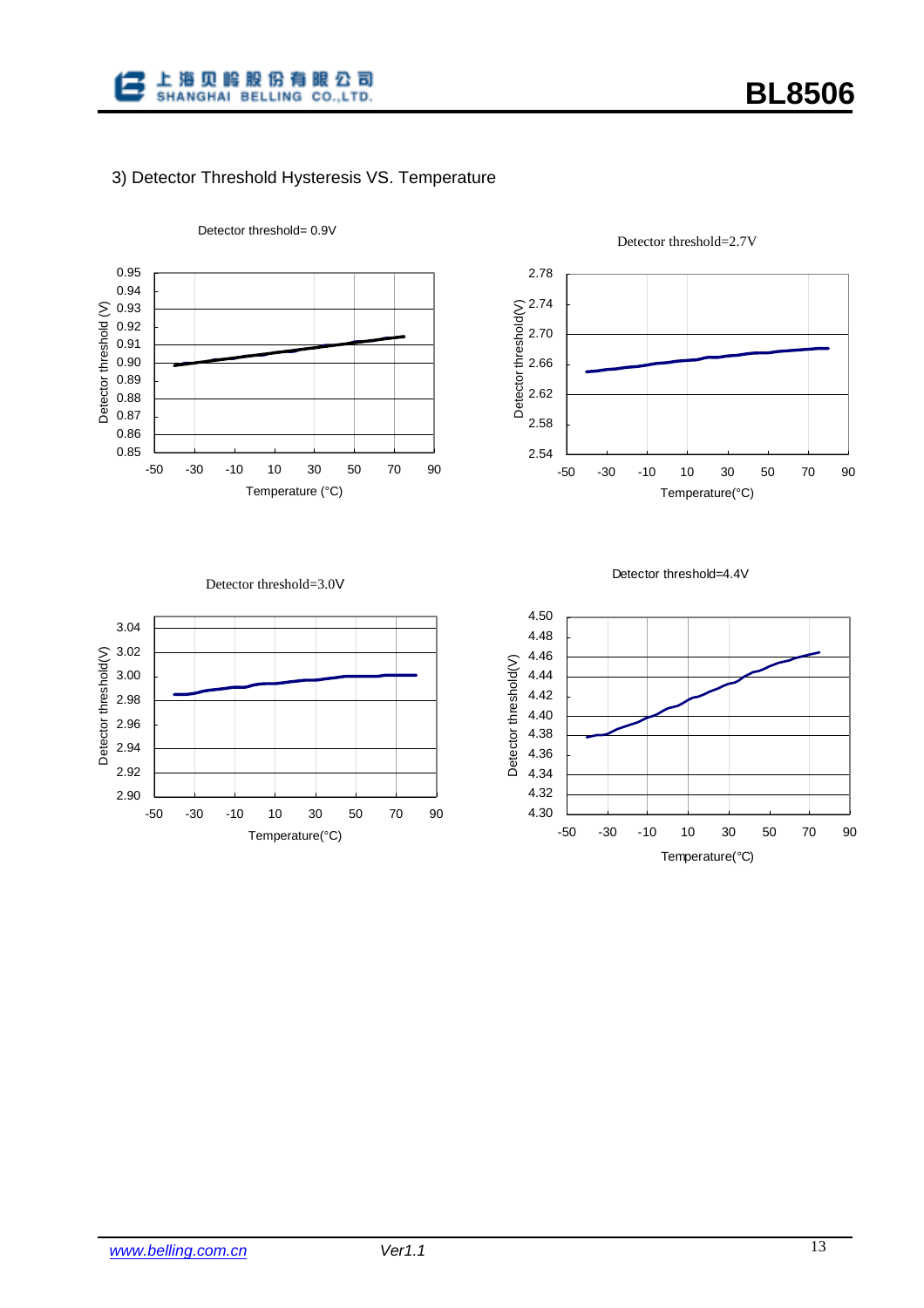

# 4 Nch Driver Output Current VS. VDS



**BL8506-09CXX**



**BL8506-27CXX**



**BL8506-30CXX**

**BL8506-44CXX**

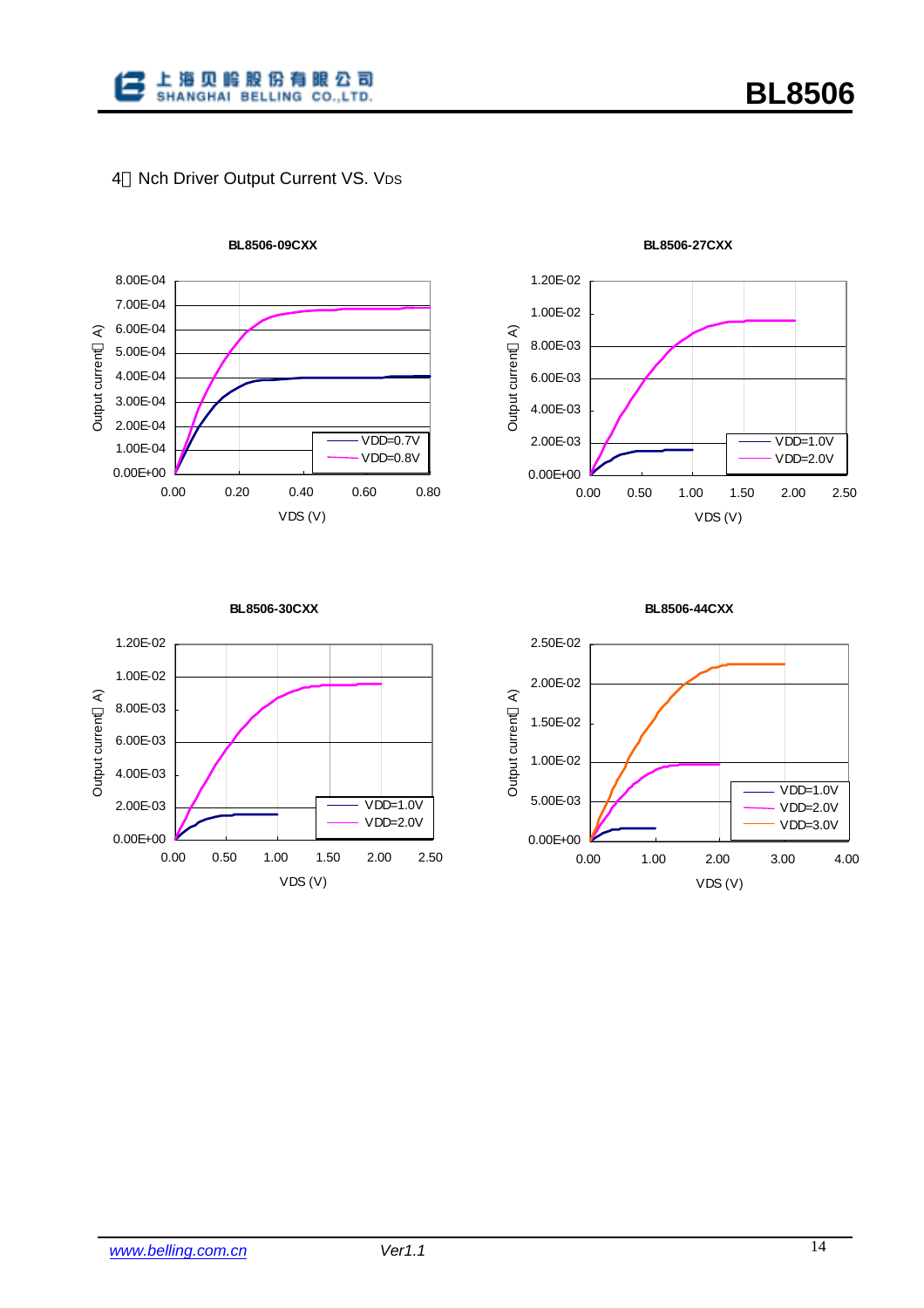

# 5 NCH Driver Output Current vs. Input Voltage





#### 6 PCH Driver Output Current vs. Input Current







Detector threshold=2.7V